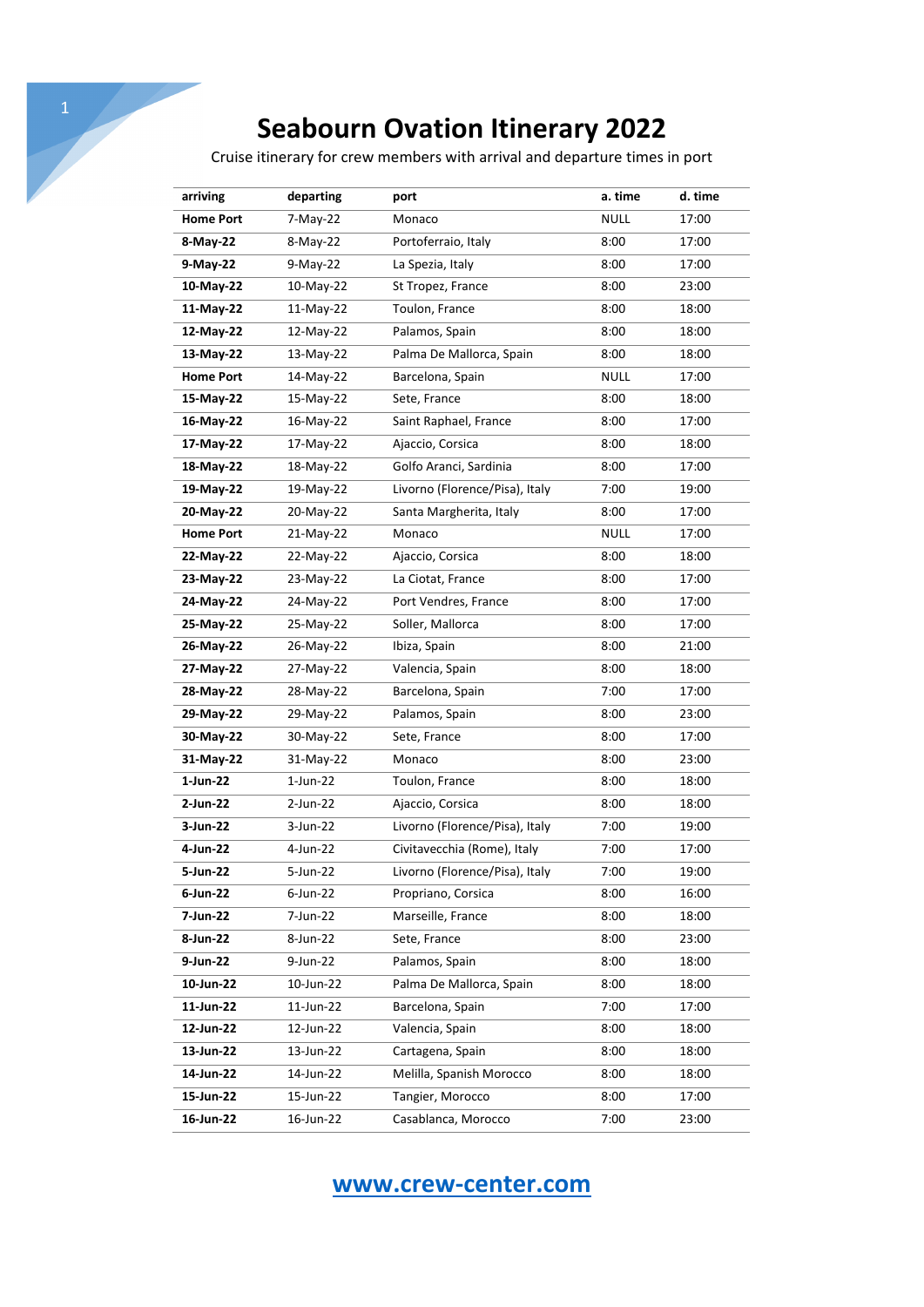Cruise itinerary for crew members with arrival and departure times in port

| 18-Jun-22        | 18-Jun-22  | Lisbon, Portugal            | 7:00        | 17:00 |
|------------------|------------|-----------------------------|-------------|-------|
| 20-Jun-22        | 20-Jun-22  | Gijon, Spain                | 8:00        | 18:00 |
| 21-Jun-22        | 21-Jun-22  | Bilbao, Spain               | 8:00        | 18:00 |
| 23-Jun-22        | 23-Jun-22  | St Malo, France             | 8:00        | 17:00 |
| 24-Jun-22        | 24-Jun-22  | Plymouth, England           | 8:00        | 18:00 |
| 25-Jun-22        | 25-Jun-22  | Cowes, Isle Of Wight        | 8:00        | 17:00 |
| 26-Jun-22        | 26-Jun-22  | Zeebrugge (Bruges), Belgium | 10:00       | 23:00 |
| 27-Jun-22        | 27-Jun-22  | Antwerp, Belgium            | 8:00        | 23:00 |
| 29-Jun-22        | 29-Jun-22  | Esbjerg, Denmark            | 7:00        | 17:00 |
| 30-Jun-22        | 30-Jun-22  | Kristiansand, Norway        | 8:00        | 18:00 |
| 1-Jul-22         | $1-Jul-22$ | Goteborg, Sweden            | 8:00        | 18:00 |
| 2-Jul-22         | 2-Jul-22   | Copenhagen, Denmark         | 7:00        | 17:00 |
| 3-Jul-22         | 3-Jul-22   | Goteborg, Sweden            | 8:00        | 23:00 |
| 4-Jul-22         | 4-Jul-22   | Tallinn, Estonia            | 8:00        | 17:00 |
| 5-Jul-22         | 5-Jul-22   | St Petersburg, Russia       | 8:00        | 18:00 |
| 7-Jul-22         | 7-Jul-22   | Farsund, Norway             | 8:00        | 17:00 |
| 8-Jul-22         | 8-Jul-22   | Helsinki, Finland           | 8:00        | 14:00 |
| <b>Home Port</b> | 9-Jul-22   | Copenhagen, Denmark         | <b>NULL</b> | 17:00 |
| 10-Jul-22        | 10-Jul-22  | Arendal, Norway             | 10:00       | 18:00 |
| 11-Jul-22        | 11-Jul-22  | Oslo, Norway                | 8:00        | 23:00 |
| 13-Jul-22        | 13-Jul-22  | Helsingborg, Sweden         | 8:00        | 17:00 |
| 14-Jul-22        | 14-Jul-22  | Wismar, Germany             | 7:00        | 21:00 |
| 15-Jul-22        | 15-Jul-22  | Ronne, Bornholm             | 10:00       | 19:00 |
| 16-Jul-22        | 16-Jul-22  | Copenhagen, Denmark         | 7:00        | 17:00 |
| 18-Jul-22        | 18-Jul-22  | Alesund, Norway             | 10:00       | 23:00 |
| 20-Jul-22        | 20-Jul-22  | Svolvaer, Norway            | 8:00        | 17:00 |
| 21-Jul-22        | 21-Jul-22  | Tromso, Norway              | 9:00        | 17:00 |
| 22-Jul-22        | 22-Jul-22  | Honningsvag, Norway         | 11:00       | 21:00 |
| 25-Jul-22        | 25-Jul-22  | Olden, Norway               | 8:00        | 17:00 |
| 26-Jul-22        | 26-Jul-22  | Laerdal, Norway             | 8:00        | 17:00 |
| 27-Jul-22        | 27-Jul-22  | Rosendal, Norway            | 7:00        | 16:00 |
| 28-Jul-22        | 28-Jul-22  | Kristiansand, Norway        | 8:00        | 23:00 |
| 29-Jul-22        | 29-Jul-22  | Skagen, Denmark             | 8:00        | 18:00 |
| 30-Jul-22        | 30-Jul-22  | Copenhagen, Denmark         | 7:00        | 17:00 |
| 31-Jul-22        | 31-Jul-22  | Goteborg, Sweden            | 8:00        | 23:00 |
| 2-Aug-22         | 2-Aug-22   | Ulvik, Norway               | 8:00        | 17:00 |
| 4-Aug-22         | 4-Aug-22   | Farsund, Norway             | 8:00        | 17:00 |
| 5-Aug-22         | 5-Aug-22   | Aalborg, Denmark            | 10:00       | 18:00 |
| <b>Home Port</b> | 6-Aug-22   | Copenhagen, Denmark         | NULL        | 17:00 |
| 7-Aug-22         | 7-Aug-22   | Arendal, Norway             | 10:00       | 18:00 |
| 8-Aug-22         | 8-Aug-22   | Oslo, Norway                | 8:00        | 23:00 |
| 10-Aug-22        | 10-Aug-22  | Helsingborg, Sweden         | 8:00        | 17:00 |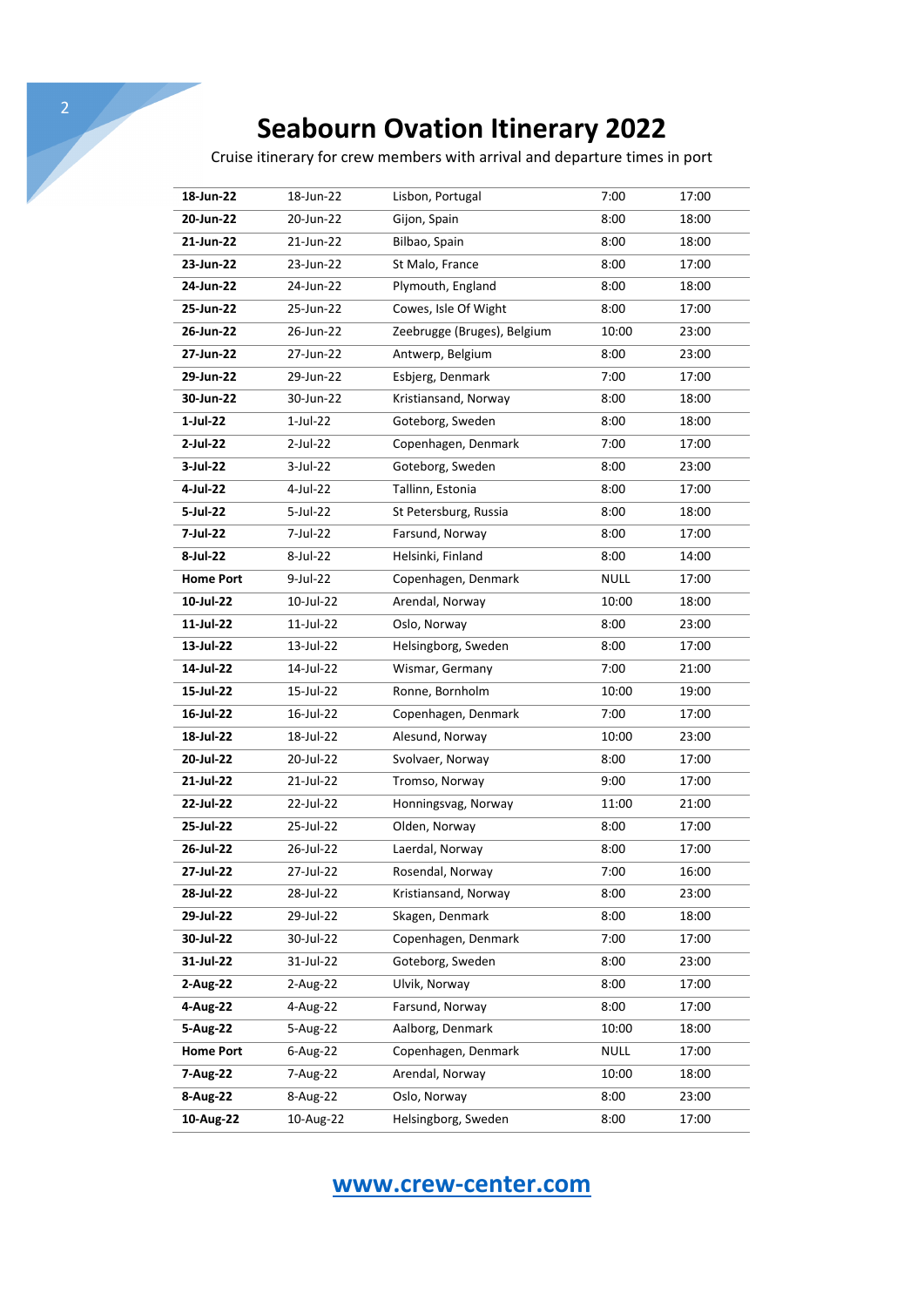Cruise itinerary for crew members with arrival and departure times in port

| 11-Aug-22        | 11-Aug-22  | Wismar, Germany             | 7:00        | 21:00 |
|------------------|------------|-----------------------------|-------------|-------|
| 12-Aug-22        | 12-Aug-22  | Ronne, Bornholm             | 10:00       | 19:00 |
| 13-Aug-22        | 13-Aug-22  | Copenhagen, Denmark         | 7:00        | 17:00 |
| 15-Aug-22        | 15-Aug-22  | Alesund, Norway             | 10:00       | 23:00 |
| 17-Aug-22        | 17-Aug-22  | Svolvaer, Norway            | 8:00        | 17:00 |
| 18-Aug-22        | 18-Aug-22  | Tromso, Norway              | 9:00        | 17:00 |
| 19-Aug-22        | 19-Aug-22  | Honningsvag, Norway         | 11:00       | 21:00 |
| 22-Aug-22        | 22-Aug-22  | Olden, Norway               | 8:00        | 17:00 |
| 23-Aug-22        | 23-Aug-22  | Laerdal, Norway             | 8:00        | 17:00 |
| 24-Aug-22        | 24-Aug-22  | Rosendal, Norway            | 7:00        | 16:00 |
| 25-Aug-22        | 25-Aug-22  | Kristiansand, Norway        | 8:00        | 23:00 |
| 26-Aug-22        | 26-Aug-22  | Skagen, Denmark             | 8:00        | 18:00 |
| 27-Aug-22        | 27-Aug-22  | Copenhagen, Denmark         | 7:00        | 17:00 |
| 28-Aug-22        | 28-Aug-22  | Wismar, Germany             | 7:00        | 23:00 |
| 29-Aug-22        | 29-Aug-22  | <b>Kiel Canal</b>           | 8:00        | 8:00  |
| 30-Aug-22        | 30-Aug-22  | Amsterdam, Holland          | 14:00       | 0:00  |
| 1-Sep-22         | $1-Sep-22$ | Zeebrugge (Bruges), Belgium | 7:00        | 15:00 |
| 2-Sep-22         | 2-Sep-22   | Cherbourg, France           | 8:00        | 18:00 |
| <b>Home Port</b> | 3-Sep-22   | Dover, England              | NULL        | 17:00 |
| 4-Sep-22         | 4-Sep-22   | Antwerp, Belgium            | 8:00        | 21:00 |
| 6-Sep-22         | 6-Sep-22   | Farsund, Norway             | 8:00        | 16:00 |
| 7-Sep-22         | 7-Sep-22   | Oslo, Norway                | 8:00        | 20:00 |
| 8-Sep-22         | 8-Sep-22   | Goteborg, Sweden            | 8:00        | 18:00 |
| 9-Sep-22         | 9-Sep-22   | Aarhus, Denmark             | 8:00        | 18:00 |
| <b>Home Port</b> | 10-Sep-22  | Copenhagen, Denmark         | <b>NULL</b> | 17:00 |
| 11-Sep-22        | 11-Sep-22  | Wismar, Germany             | 7:00        | 23:00 |
| 12-Sep-22        | 12-Sep-22  | <b>Kiel Canal</b>           | 8:00        | 8:00  |
| 13-Sep-22        | 13-Sep-22  | Amsterdam, Holland          | 14:00       | 18:00 |
| 15-Sep-22        | 15-Sep-22  | Zeebrugge (Bruges), Belgium | 7:00        | 15:00 |
| 16-Sep-22        | 16-Sep-22  | Cherbourg, France           | 8:00        | 18:00 |
| 17-Sep-22        | 17-Sep-22  | Dover, England              | 7:00        | 17:00 |
| 18-Sep-22        | 18-Sep-22  | Portland, England           | 5:30        | 19:00 |
| 19-Sep-22        | 19-Sep-22  | Falmouth, England           | 7:00        | 17:00 |
| 20-Sep-22        | 20-Sep-22  | Fishguard, Wales            | 8:00        | 17:00 |
| 21-Sep-22        | 21-Sep-22  | Cork, Ireland               | 7:00        | 17:00 |
| 22-Sep-22        | 22-Sep-22  | Dublin, Ireland             | 8:00        | 19:00 |
| 23-Sep-22        | 23-Sep-22  | Belfast, Northern Ireland   | 8:00        | 23:00 |
| 24-Sep-22        | 24-Sep-22  | Rothesay, Isle of Bute      | 8:00        | 17:00 |
| 25-Sep-22        | 25-Sep-22  | Oban, Scotland              | 8:00        | 17:00 |
| 26-Sep-22        | 26-Sep-22  | Ullapool, Scotland          | 8:00        | 17:00 |
| 28-Sep-22        | 28-Sep-22  | Edinburgh, Scotland         | 8:00        | 21:00 |
| 29-Sep-22        | 29-Sep-22  | Newcastle, England          | 7:00        | 16:00 |
|                  |            |                             |             |       |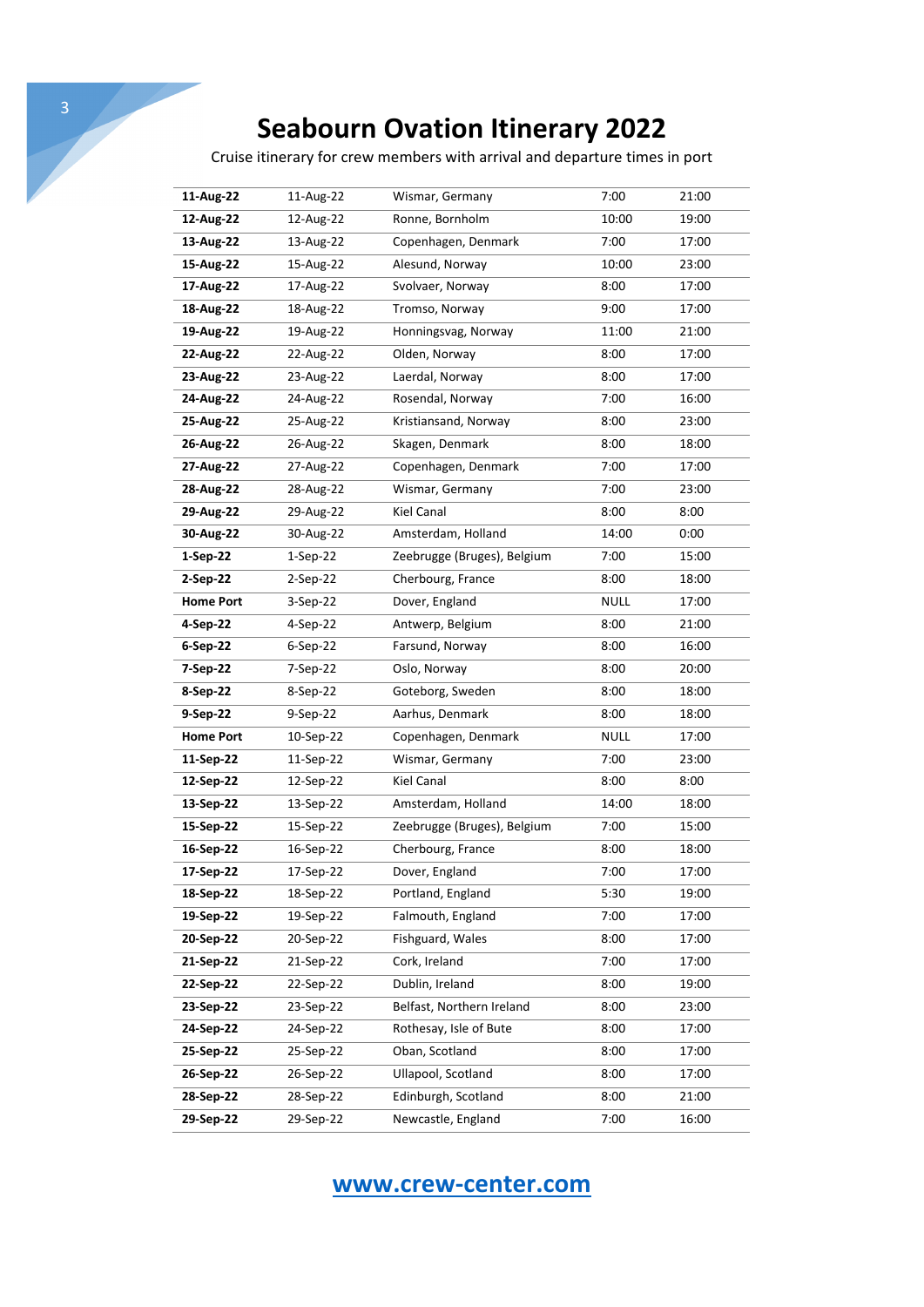4

Cruise itinerary for crew members with arrival and departure times in port

| 30-Sep-22 | 30-Sep-22  | Great Yarmouth, England        | 7:00  | 20:00 |
|-----------|------------|--------------------------------|-------|-------|
| 1-Oct-22  | 1-Oct-22   | Dover, England                 | 7:00  | 17:00 |
| 2-Oct-22  | 2-Oct-22   | Portsmouth, England            | 7:00  | 17:00 |
| 3-Oct-22  | 3-Oct-22   | Rouen, France                  | 8:00  | 11:00 |
| 6-Oct-22  | 6-Oct-22   | La Rochelle, France            | 8:00  | 17:00 |
| 7-Oct-22  | 7-Oct-22   | Bilbao, Spain                  | 9:00  | 19:00 |
| 9-Oct-22  | 9-Oct-22   | Porto, Portugal                | 7:00  | 16:00 |
| 10-Oct-22 | 10-Oct-22  | Lisbon, Portugal               | 7:00  | 16:00 |
| 11-Oct-22 | 11-Oct-22  | Cadiz, Spain                   | 12:00 | 23:00 |
| 12-Oct-22 | 12-Oct-22  |                                | 8:00  |       |
|           |            | Gibraltar, UK                  |       | 18:00 |
| 14-Oct-22 | 14-Oct-22  | Palma De Mallorca, Spain       | 8:00  | 18:00 |
| 15-Oct-22 | 15-Oct-22  | Barcelona, Spain               | 7:00  | 17:00 |
| 16-Oct-22 | 16-Oct-22  | Palamos, Spain                 | 8:00  | 23:00 |
| 17-Oct-22 | 17-Oct-22  | Sete, France                   | 8:00  | 17:00 |
| 18-Oct-22 | 18-Oct-22  | Monaco                         | 8:00  | 23:00 |
| 19-Oct-22 | 19-Oct-22  | Toulon, France                 | 8:00  | 18:00 |
| 20-Oct-22 | 20-Oct-22  | Ajaccio, Corsica               | 8:00  | 18:00 |
| 21-Oct-22 | 21-Oct-22  | Livorno (Florence/Pisa), Italy | 7:00  | 19:00 |
| 22-Oct-22 | 22-Oct-22  | Civitavecchia (Rome), Italy    | 7:00  | 17:00 |
| 23-Oct-22 | 23-Oct-22  | Livorno (Florence/Pisa), Italy | 7:00  | 19:00 |
| 24-Oct-22 | 24-Oct-22  | Propriano, Corsica             | 8:00  | 16:00 |
| 25-Oct-22 | 25-Oct-22  | Marseille, France              | 8:00  | 18:00 |
| 26-Oct-22 | 26-Oct-22  | Sete, France                   | 8:00  | 23:00 |
| 27-Oct-22 | 27-Oct-22  | Palamos, Spain                 | 8:00  | 18:00 |
| 28-Oct-22 | 28-Oct-22  | Palma De Mallorca, Spain       | 8:00  | 18:00 |
| 29-Oct-22 | 29-Oct-22  | Barcelona, Spain               | 7:00  | 17:00 |
| 30-Oct-22 | 30-Oct-22  | Palamos, Spain                 | 8:00  | 23:00 |
| 31-Oct-22 | 31-Oct-22  | Sete, France                   | 8:00  | 17:00 |
| 1-Nov-22  | $1-Nov-22$ | Monaco                         | 8:00  | 23:00 |
| 2-Nov-22  | 2-Nov-22   | Toulon, France                 | 8:00  | 18:00 |
| 3-Nov-22  | 3-Nov-22   | Ajaccio, Corsica               | 8:00  | 18:00 |
| 4-Nov-22  | 4-Nov-22   | Livorno (Florence/Pisa), Italy | 7:00  | 19:00 |
| 5-Nov-22  | 5-Nov-22   | Civitavecchia (Rome), Italy    | 7:00  | 17:00 |
| 6-Nov-22  | 6-Nov-22   | Livorno (Florence/Pisa), Italy | 6:00  | 18:00 |
| 7-Nov-22  | 7-Nov-22   | Propriano, Corsica             | 8:00  | 16:00 |
| 8-Nov-22  | 8-Nov-22   | Marseille, France              | 8:00  | 18:00 |
| 9-Nov-22  | 9-Nov-22   | Sete, France                   | 8:00  | 23:00 |
| 10-Nov-22 | 10-Nov-22  | Palamos, Spain                 | 8:00  | 18:00 |
| 11-Nov-22 | 11-Nov-22  | Palma De Mallorca, Spain       | 8:00  | 18:00 |
| 12-Nov-22 | 12-Nov-22  | Barcelona, Spain               | 7:00  | 17:00 |
| 14-Nov-22 | 14-Nov-22  | Malaga, Spain                  | 8:00  | 23:00 |
| 15-Nov-22 | 15-Nov-22  | Tangier, Morocco               | 8:00  | 18:00 |